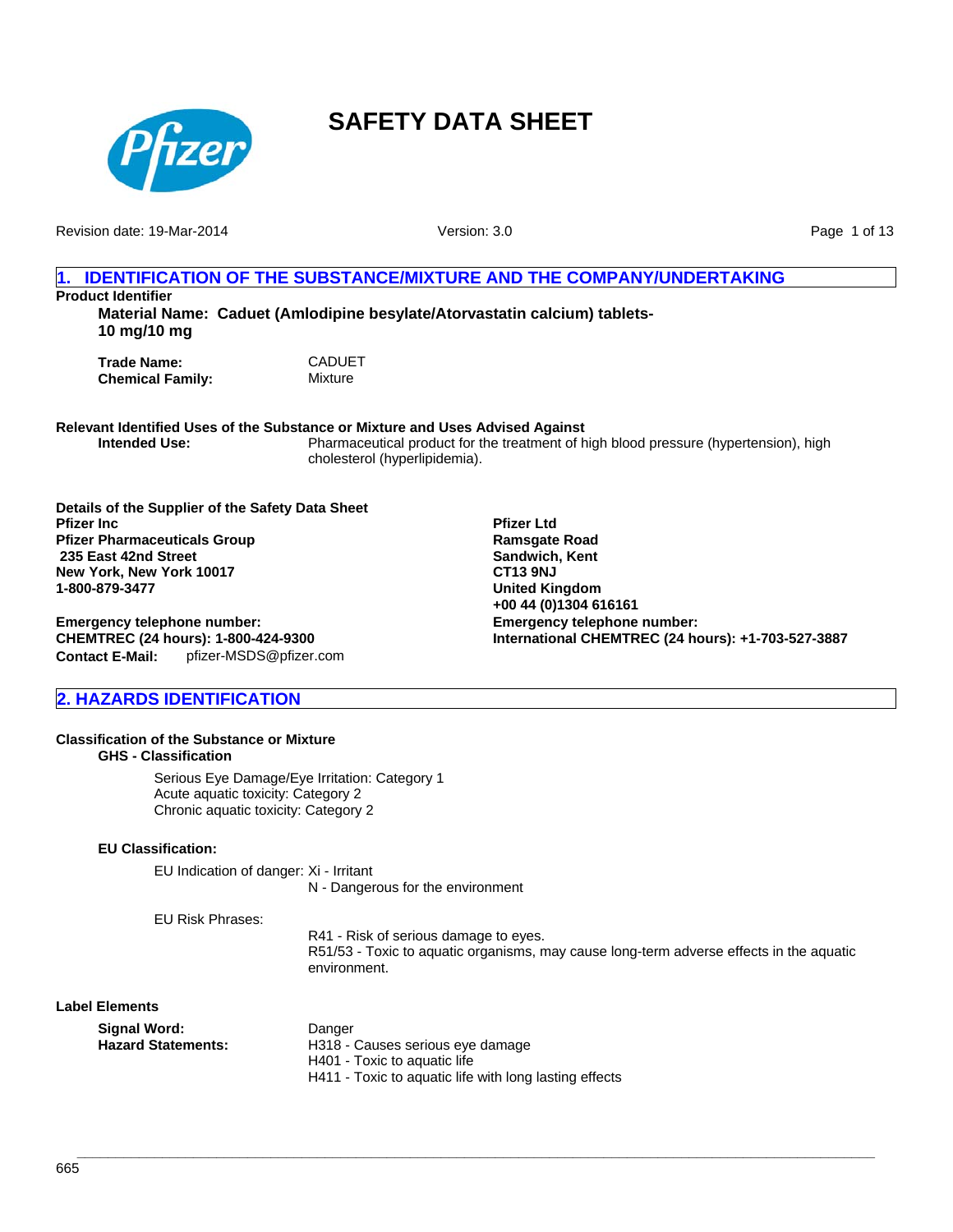**\_\_\_\_\_\_\_\_\_\_\_\_\_\_\_\_\_\_\_\_\_\_\_\_\_\_\_\_\_\_\_\_\_\_\_\_\_\_\_\_\_\_\_\_\_\_\_\_\_\_\_\_\_\_\_\_\_\_\_\_\_\_\_\_\_\_\_\_\_\_\_\_\_\_\_\_\_\_\_\_\_\_\_\_\_\_\_\_\_\_\_\_\_\_\_\_\_\_\_\_\_\_\_**

**Revision date: 19-Mar-2014 Material Name: Caduet (Amlodipine besylate/Atorvastatin calcium) tablets-10 mg/10 mg**

**Page 2 of 13**

**Version: 3.0**

**Precautionary Statements:** P280 - Wear protective gloves/protective clothing/eye protection/face protection P305 + P351 + P338 - IF IN EYES: Rinse cautiously with water for several minutes. Remove contact lenses, if present and easy to do. Continue rinsing

- P310 Immediately call a POISON CENTRE or doctor/physician
- P273 Avoid release to the environment
- P391 Collect spillage
- P501 Dispose of contents/container in accordance with all local and national regulations



**Other Hazards** No data available **Australian Hazard Classification (NOHSC):**

Hazardous Substance. Non-Dangerous Goods.

**Note:** This document has been prepared in accordance with standards for workplace safety, which require the inclusion of all known hazards of the product or its ingredients regardless of the potential risk. The precautionary statements and warnings included may not apply in all cases. Your needs may vary depending upon the potential for exposure in your workplace.

## **3. COMPOSITION / INFORMATION ON INGREDIENTS**

#### **Hazardous**

| Ingredient                 | <b>CAS Number</b> | EU<br><b>EINECS/ELINCS</b> | <b>EU Classification</b> | <b>GHS</b><br><b>Classification</b>    | $\frac{9}{6}$ |
|----------------------------|-------------------|----------------------------|--------------------------|----------------------------------------|---------------|
|                            |                   | List                       |                          |                                        |               |
| Amlodipine besylate        | 111470-99-6       | Not Listed                 | N:R50/53<br>Xn:R22       | Acute Tox. 4, H302<br>Eye Dam. 1, H318 | 13.9          |
|                            |                   |                            | $Xi:$ R41                | Aquatic Acute 1,                       |               |
|                            |                   |                            |                          | H400                                   |               |
|                            |                   |                            |                          | Aquatic Chronic 1,                     |               |
|                            |                   |                            |                          | H410                                   |               |
| Atorvastatin calcium       | 134523-03-8       | Not Listed                 | R52/53                   | Aquatic Acute 3;                       | 10.85         |
|                            |                   |                            |                          | H402                                   |               |
|                            |                   |                            |                          | Aquatic Chronic 3;                     |               |
|                            |                   |                            |                          | H412                                   |               |
| Calcium carbonate          | 471-34-1          | 207-439-9                  | Not Listed               | Not Listed                             | $\star$       |
| Magnesium stearate         | 557-04-0          | 209-150-3                  | Not Listed               | Not Listed                             | $\star$       |
| Microcrystalline cellulose | 9004-34-6         | 232-674-9                  | Not Listed               | Not Listed                             | $\star$       |
| Silicon dioxide, NF        | 7631-86-9         | 231-545-4                  | Not Listed               | Not Listed                             | $\ast$        |
| Starch, pregelatinized     | 9005-25-8         | 232-679-6                  | Not Listed               | Not Listed                             | $\ast$        |

| Ingredient              | <b>CAS Number</b> | EU<br><b>EINECS/ELINCS</b> | <b>EU Classification</b> | <b>GHS</b><br><b>Classification</b> | % |
|-------------------------|-------------------|----------------------------|--------------------------|-------------------------------------|---|
|                         |                   | List                       |                          |                                     |   |
| Croscarmellose sodium   | 74811-65-7        | Not Listed                 | Not Listed               | Not Listed                          |   |
| Hydroxypropyl cellulose | 9004-64-2         | Not Listed                 | Not Listed               | Not Listed                          |   |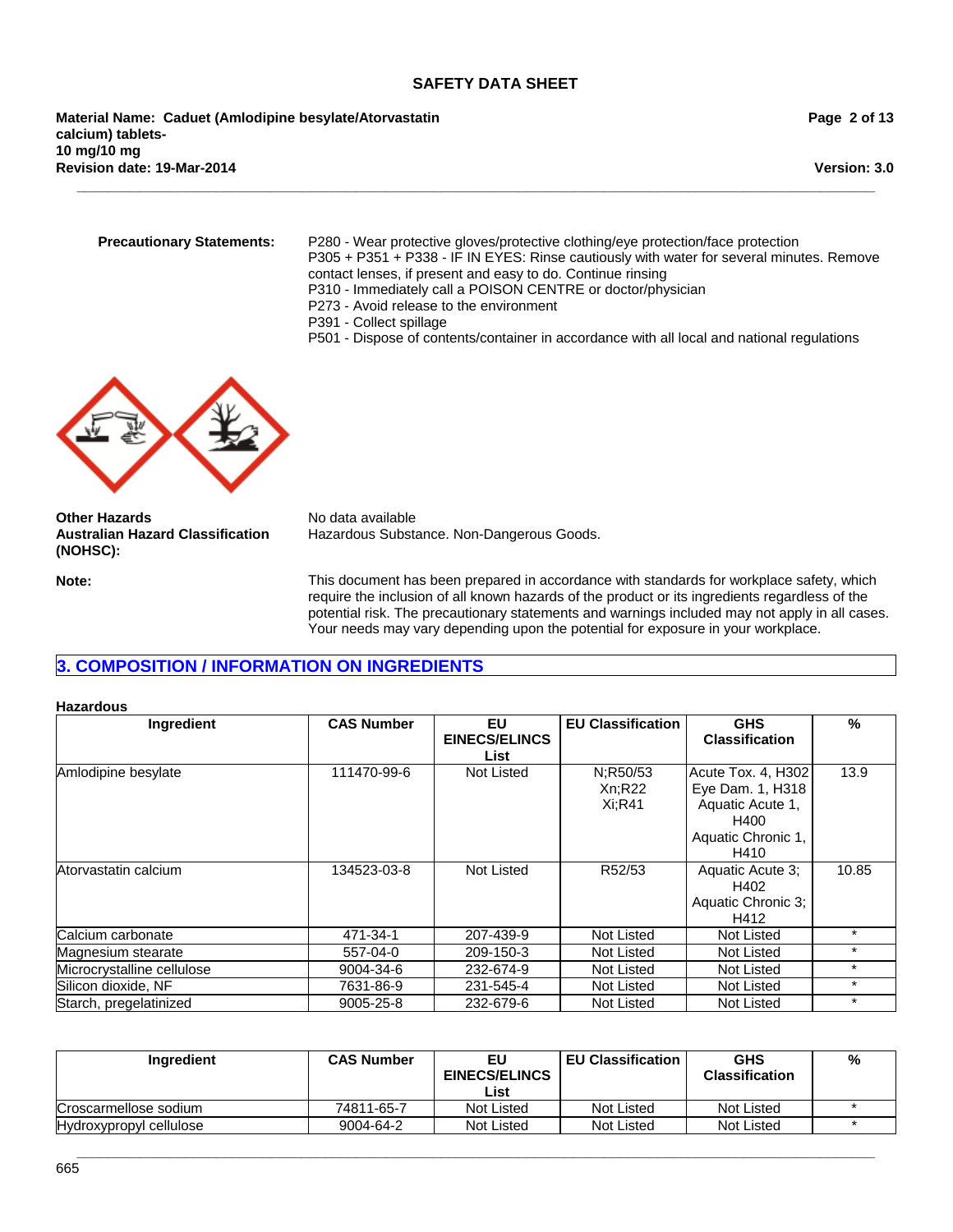**Revision date: 19-Mar-2014 Material Name: Caduet (Amlodipine besylate/Atorvastatin calcium) tablets-10 mg/10 mg**

**Page 3 of 13**

**Version: 3.0**

| Opadry blue    | ASSIGNED<br>NOT. | Not Listed        | <b>Not Listed</b> | <b>Not Listed</b> |  |
|----------------|------------------|-------------------|-------------------|-------------------|--|
| Opadry clear   | ASSIGNED<br>NOT. | <b>Not Listed</b> | <b>Not Listed</b> | <b>Not Listed</b> |  |
| Polysorbate 80 | 9005-65-6        | <b>Not Listed</b> | <b>Not Listed</b> | <b>Not Listed</b> |  |

**\_\_\_\_\_\_\_\_\_\_\_\_\_\_\_\_\_\_\_\_\_\_\_\_\_\_\_\_\_\_\_\_\_\_\_\_\_\_\_\_\_\_\_\_\_\_\_\_\_\_\_\_\_\_\_\_\_\_\_\_\_\_\_\_\_\_\_\_\_\_\_\_\_\_\_\_\_\_\_\_\_\_\_\_\_\_\_\_\_\_\_\_\_\_\_\_\_\_\_\_\_\_\_**

#### **Additional Information:** \* Proprietary

Ingredient(s) indicated as hazardous have been assessed under standards for workplace safety.

In accordance with 29 CFR 1910.1200, the exact percentage composition of this mixture has been withheld as a trade secret.

#### **For the full text of the R phrases and CLP/GHS abbreviations mentioned in this Section, see Section 16**

#### **4. FIRST AID MEASURES**

| <b>Description of First Aid Measures</b>                    |                                                                                                                                                                                       |
|-------------------------------------------------------------|---------------------------------------------------------------------------------------------------------------------------------------------------------------------------------------|
| <b>Eve Contact:</b>                                         | Flush with water while holding eyelids open for at least 15 minutes. Seek medical attention<br>immediately.                                                                           |
| <b>Skin Contact:</b>                                        | Remove contaminated clothing. Flush area with large amounts of water. Use soap. Seek<br>medical attention.                                                                            |
| Ingestion:                                                  | Never give anything by mouth to an unconscious person. Wash out mouth with water. Do not<br>induce vomiting unless directed by medical personnel. Seek medical attention immediately. |
| Inhalation:                                                 | Remove to fresh air and keep patient at rest. Seek medical attention immediately.                                                                                                     |
| Most Important Symptoms and Effects, Both Acute and Delayed |                                                                                                                                                                                       |
| <b>Symptoms and Effects of</b>                              | For information on potential signs and symptoms of exposure, See Section 2 - Hazards                                                                                                  |
| Exposure:                                                   | Identification and/or Section 11 - Toxicological Information.                                                                                                                         |
| <b>Medical Conditions</b><br><b>Aggravated by Exposure:</b> | None known                                                                                                                                                                            |
|                                                             | Indication of the Immediate Medical Attention and Special Treatment Needed                                                                                                            |
| <b>Notes to Physician:</b>                                  | <b>None</b>                                                                                                                                                                           |

## **5. FIRE FIGHTING MEASURES**

| <b>Extinguishing Media:</b>                                                                              | Use carbon dioxide, dry chemical, or water spray.                                                                                |  |  |
|----------------------------------------------------------------------------------------------------------|----------------------------------------------------------------------------------------------------------------------------------|--|--|
| Special Hazards Arising from the Substance or Mixture<br><b>Hazardous Combustion</b><br><b>Products:</b> | Carbon monoxide, carbon dioxide, oxides of nitrogen, oxides of sulfur, hydrochloride, and other<br>chlorine-containing compounds |  |  |
| Fire / Explosion Hazards:                                                                                | Not applicable                                                                                                                   |  |  |

#### **Advice for Fire-Fighters**

During all fire fighting activities, wear appropriate protective equipment, including self-contained breathing apparatus.

#### **6. ACCIDENTAL RELEASE MEASURES**

#### **Personal Precautions, Protective Equipment and Emergency Procedures**

Personnel involved in clean-up should wear appropriate personal protective equipment (see Section 8). Minimize exposure.

#### **Environmental Precautions**

Place waste in an appropriately labeled, sealed container for disposal. Care should be taken to avoid environmental release. **\_\_\_\_\_\_\_\_\_\_\_\_\_\_\_\_\_\_\_\_\_\_\_\_\_\_\_\_\_\_\_\_\_\_\_\_\_\_\_\_\_\_\_\_\_\_\_\_\_\_\_\_\_\_\_\_\_\_\_\_\_\_\_\_\_\_\_\_\_\_\_\_\_\_\_\_\_\_\_\_\_\_\_\_\_\_\_\_\_\_\_\_\_\_\_\_\_\_\_\_\_\_\_**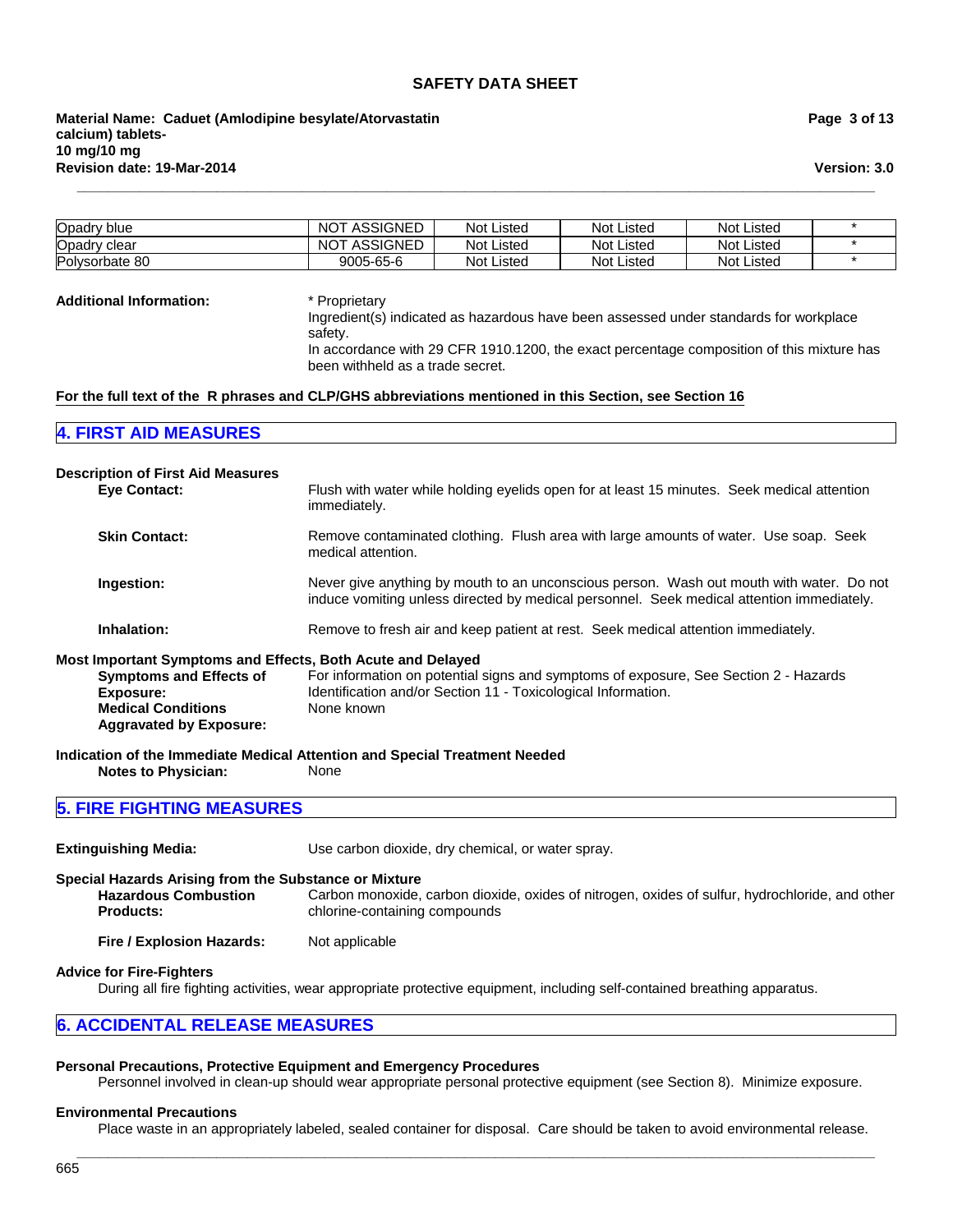**Revision date: 19-Mar-2014 Material Name: Caduet (Amlodipine besylate/Atorvastatin calcium) tablets-10 mg/10 mg**

**Page 4 of 13**

**Version: 3.0**

#### **Methods and Material for Containment and Cleaning Up**

| Measures for Cleaning /<br><b>Collecting:</b> | Contain the source of spill if it is safe to do so. Collect spilled material by a method that<br>controls dust generation. A damp cloth or a filtered vacuum should be used to clean spills of<br>dry solids. Clean spill area thoroughly. |
|-----------------------------------------------|--------------------------------------------------------------------------------------------------------------------------------------------------------------------------------------------------------------------------------------------|
| <b>Additional Consideration for</b>           | Non-essential personnel should be evacuated from affected area. Report emergency                                                                                                                                                           |
| Large Spills:                                 | situations immediately. Clean up operations should only be undertaken by trained personnel.                                                                                                                                                |

**\_\_\_\_\_\_\_\_\_\_\_\_\_\_\_\_\_\_\_\_\_\_\_\_\_\_\_\_\_\_\_\_\_\_\_\_\_\_\_\_\_\_\_\_\_\_\_\_\_\_\_\_\_\_\_\_\_\_\_\_\_\_\_\_\_\_\_\_\_\_\_\_\_\_\_\_\_\_\_\_\_\_\_\_\_\_\_\_\_\_\_\_\_\_\_\_\_\_\_\_\_\_\_**

### **7. HANDLING AND STORAGE**

#### **Precautions for Safe Handling**

Minimize dust generation and accumulation. If tablets or capsules are crushed and/or broken, avoid breathing dust and avoid contact with eyes, skin, and clothing. When handling, use appropriate personal protective equipment (see Section 8). Wash hands and any exposed skin after removal of PPE. Refer to Section 12 - Ecological Information, for information on potential effects on the environment. Releases to the environment should be avoided. Review and implement appropriate technical and procedural waste water and waste disposal measures to prevent occupational exposure or environmental releases. Potential points of process emissions of this material to the atmosphere should be controlled with dust collectors, HEPA filtration systems or other equivalent controls.

**\_\_\_\_\_\_\_\_\_\_\_\_\_\_\_\_\_\_\_\_\_\_\_\_\_\_\_\_\_\_\_\_\_\_\_\_\_\_\_\_\_\_\_\_\_\_\_\_\_\_\_\_\_\_\_\_\_\_\_\_\_\_\_\_\_\_\_\_\_\_\_\_\_\_\_\_\_\_\_\_\_\_\_\_\_\_\_\_\_\_\_\_\_\_\_\_\_\_\_\_\_\_\_**

#### **Conditions for Safe Storage, Including any Incompatibilities**

| <b>Storage Conditions:</b> | Store as directed by product packaging. |
|----------------------------|-----------------------------------------|
| Specific end use(s):       | No data available                       |

## **8. EXPOSURE CONTROLS / PERSONAL PROTECTION**

## **Control Parameters**

**Refer to available public information for specific member state Occupational Exposure Limits.**

| <b>Amlodipine besylate</b>               |                            |
|------------------------------------------|----------------------------|
| <b>Pfizer OEL TWA-8 Hr:</b>              | 100 $\mu$ g/m <sup>3</sup> |
| Atorvastatin calcium                     |                            |
| <b>Pfizer OEL TWA-8 Hr:</b>              | 50 $\mu$ g/m <sup>3</sup>  |
| Calcium carbonate                        |                            |
| <b>Australia TWA</b>                     | 10 mg/m $3$                |
| <b>Bulgaria OEL - TWA</b>                | 10.0 mg/m <sup>3</sup>     |
| <b>France OEL - TWA</b>                  | 10 mg/m $3$                |
| Latvia OEL - TWA                         | 6 mg/m $3$                 |
| Poland OEL - TWA                         | 10 mg/m $3$                |
| Portugal OEL - TWA                       | 10 mg/ $m3$                |
| <b>Vietnam OEL - TWAs</b>                | 10 mg/m $3$                |
| <b>Magnesium stearate</b>                |                            |
| <b>ACGIH Threshold Limit Value (TWA)</b> | 10 mg/m $3$                |
| Lithuania OEL - TWA                      | 5 mg/ $m3$                 |
| Sweden OEL - TWAs                        | 5 mg/ $m3$                 |
| Microcrystalline cellulose               |                            |
| <b>ACGIH Threshold Limit Value (TWA)</b> | 10 mg/m $3$                |
| <b>Australia TWA</b>                     | 10 mg/m $3$                |
| <b>Belgium OEL - TWA</b>                 | 10 mg/m $3$                |
|                                          |                            |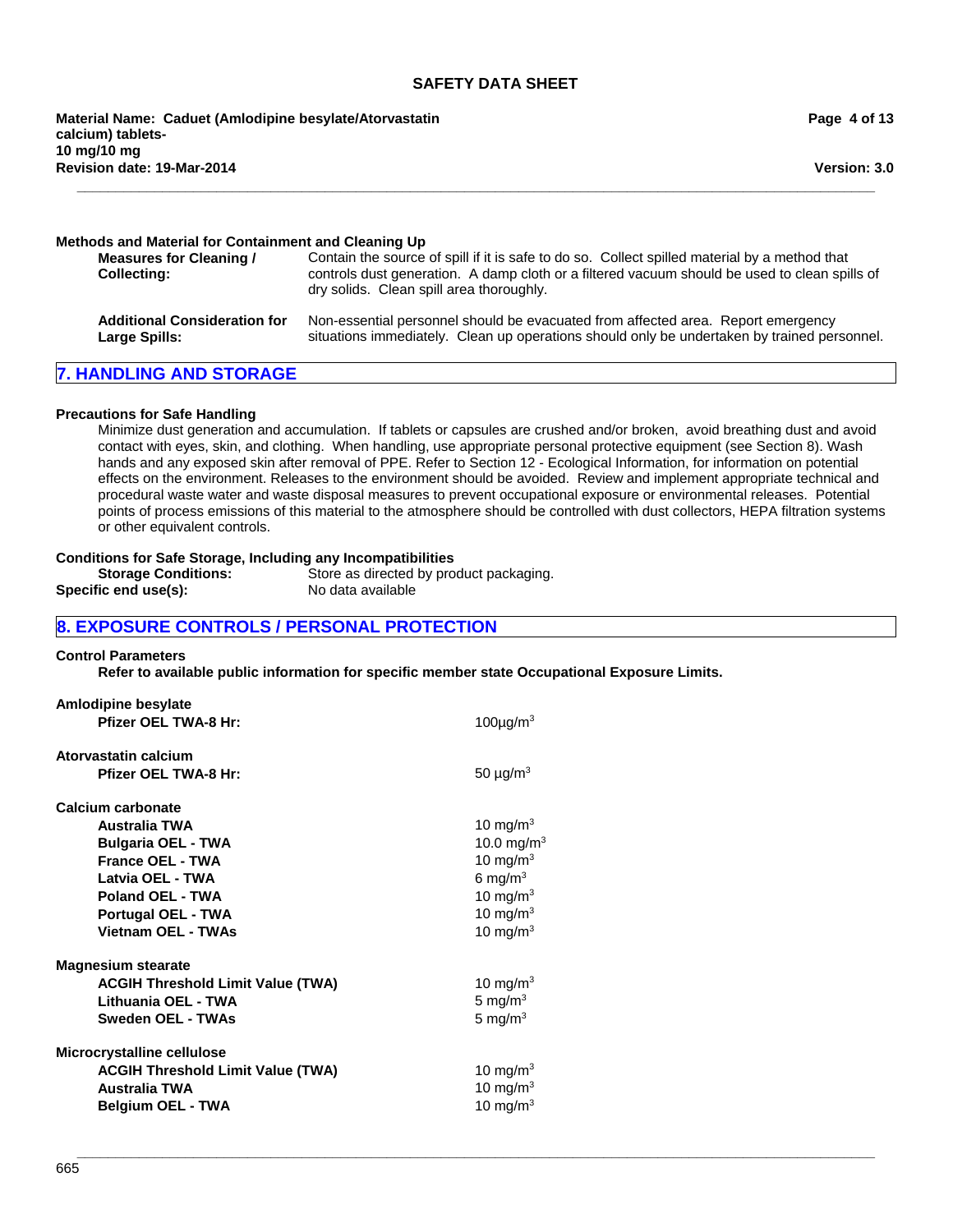**\_\_\_\_\_\_\_\_\_\_\_\_\_\_\_\_\_\_\_\_\_\_\_\_\_\_\_\_\_\_\_\_\_\_\_\_\_\_\_\_\_\_\_\_\_\_\_\_\_\_\_\_\_\_\_\_\_\_\_\_\_\_\_\_\_\_\_\_\_\_\_\_\_\_\_\_\_\_\_\_\_\_\_\_\_\_\_\_\_\_\_\_\_\_\_\_\_\_\_\_\_\_\_**

**Revision date: 19-Mar-2014 Material Name: Caduet (Amlodipine besylate/Atorvastatin calcium) tablets-10 mg/10 mg**

**Page 5 of 13**

**Version: 3.0**

| <b>8. EXPOSURE CONTROLS / PERSONAL PROTECTION</b> |                           |
|---------------------------------------------------|---------------------------|
| <b>Estonia OEL - TWA</b>                          | 10 mg/m $3$               |
| <b>France OEL - TWA</b>                           | 10 mg/m $3$               |
| <b>Ireland OEL - TWAs</b>                         | 10 mg/m $3$               |
|                                                   | 4 mg/ $m3$                |
| Latvia OEL - TWA                                  | 2 mg/m $3$                |
| <b>OSHA - Final PELS - TWAs:</b>                  | 15 mg/m $3$               |
| <b>Portugal OEL - TWA</b>                         | 10 mg/m $3$               |
| Romania OEL - TWA                                 | 10 mg/ $m3$               |
| Russia OEL - TWA                                  | 6 mg/ $m3$                |
| Spain OEL - TWA                                   | 10 mg/m $3$               |
| <b>Switzerland OEL -TWAs</b>                      | $3 \text{ mg/m}^3$        |
| <b>Vietnam OEL - TWAs</b>                         | 10 mg/m $3$               |
|                                                   | 5 mg/ $m3$                |
| Silicon dioxide, NF                               |                           |
| <b>Australia TWA</b>                              | 2 mg/m $3$                |
| <b>Austria OEL - MAKs</b>                         | 4 mg/m $3$                |
|                                                   | $0.3 \text{ mg/m}^3$      |
| <b>Czech Republic OEL - TWA</b>                   | $0.1 \text{ mg/m}^3$      |
|                                                   | 4.0 mg/m <sup>3</sup>     |
| <b>Estonia OEL - TWA</b>                          | 2 mg/m $3$                |
| <b>Finland OEL - TWA</b>                          | 5 mg/ $m3$                |
| Germany - TRGS 900 - TWAs                         | 4 mg/m $3$                |
| Germany (DFG) - MAK                               | 4 mg/m <sup>3</sup>       |
| <b>Ireland OEL - TWAs</b>                         | 6 mg/m $3$                |
|                                                   | 2.4 mg/m <sup>3</sup>     |
| Latvia OEL - TWA                                  | 1 mg/ $m3$                |
| OSHA - Final PELs - Table Z-3 Mineral D:          | 20 mppcf                  |
|                                                   | Listed                    |
| Slovakia OEL - TWA                                | 4.0 mg/m <sup>3</sup>     |
| <b>Switzerland OEL -TWAs</b>                      | 4 mg/ $m3$                |
|                                                   | $0.3$ mg/m <sup>3</sup>   |
| Starch, pregelatinized                            |                           |
| <b>ACGIH Threshold Limit Value (TWA)</b>          | 10 mg/m $3$               |
| <b>Australia TWA</b>                              | 10 mg/ $m3$               |
| <b>Belgium OEL - TWA</b>                          | 10 mg/ $m3$               |
| <b>Bulgaria OEL - TWA</b>                         | 10.0 mg/m <sup>3</sup>    |
| <b>Czech Republic OEL - TWA</b>                   | 4.0 mg/m <sup>3</sup>     |
| <b>Greece OEL - TWA</b>                           | 10 mg/m $3$<br>5 mg/ $m3$ |
|                                                   | 10 mg/m $3$               |
| <b>Ireland OEL - TWAs</b>                         | 4 mg/m $3$                |
| <b>OSHA - Final PELS - TWAs:</b>                  | 15 mg/ $m3$               |
| <b>Portugal OEL - TWA</b>                         | 10 mg/m $3$               |
| Slovakia OEL - TWA                                | 4 mg/ $m3$                |
| Spain OEL - TWA                                   | 10 mg/m $3$               |
| <b>Switzerland OEL -TWAs</b>                      | $3 \text{ mg/m}^3$        |
|                                                   |                           |
| <b>Exposure Controls</b>                          |                           |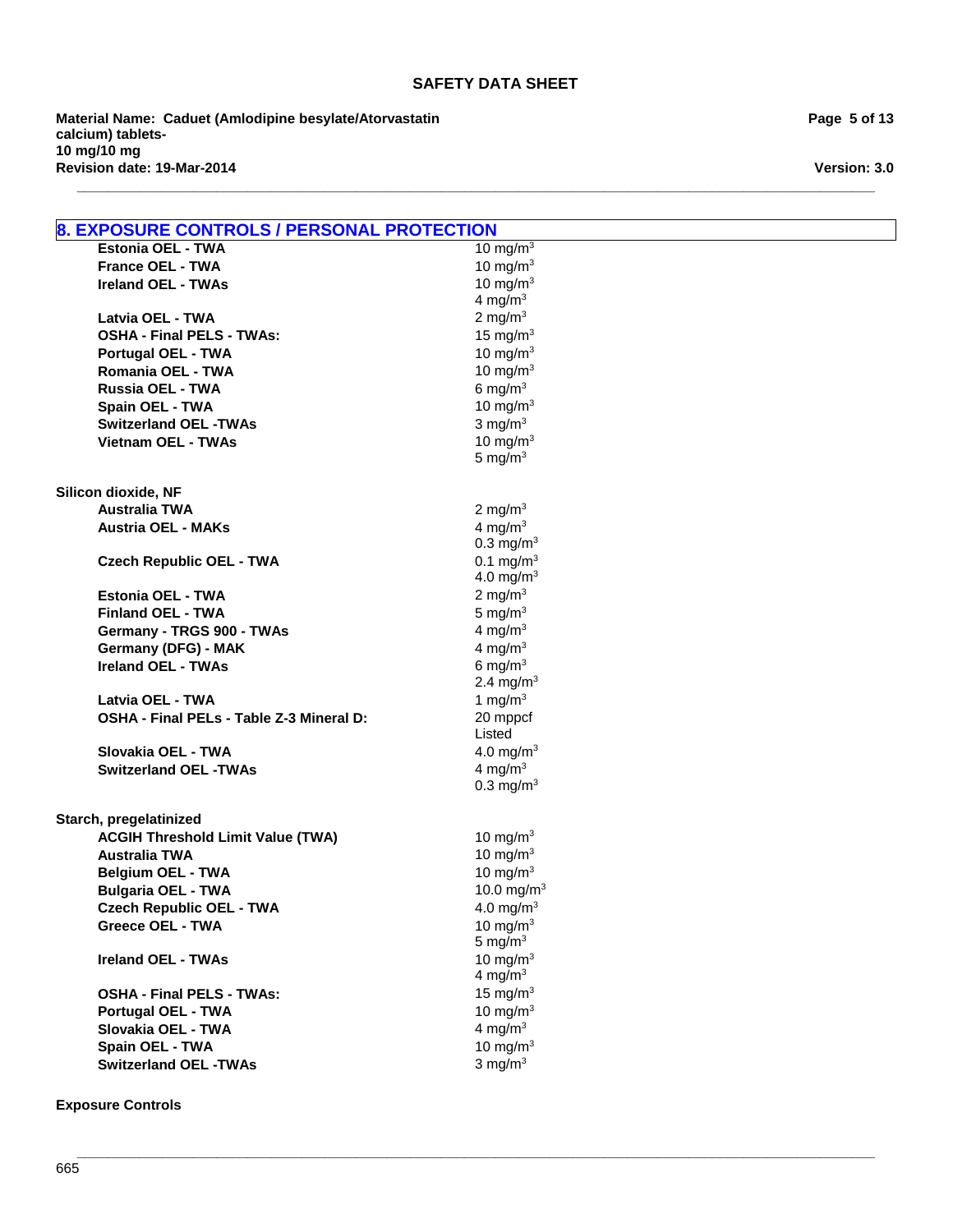**\_\_\_\_\_\_\_\_\_\_\_\_\_\_\_\_\_\_\_\_\_\_\_\_\_\_\_\_\_\_\_\_\_\_\_\_\_\_\_\_\_\_\_\_\_\_\_\_\_\_\_\_\_\_\_\_\_\_\_\_\_\_\_\_\_\_\_\_\_\_\_\_\_\_\_\_\_\_\_\_\_\_\_\_\_\_\_\_\_\_\_\_\_\_\_\_\_\_\_\_\_\_\_**

**Revision date: 19-Mar-2014 Material Name: Caduet (Amlodipine besylate/Atorvastatin calcium) tablets-10 mg/10 mg**

**Page 6 of 13**

**Version: 3.0**

## **8. EXPOSURE CONTROLS / PERSONAL PROTECTION**

| <b>Engineering Controls:</b>   | Engineering controls should be used as the primary means to control exposures. General<br>room ventilation is adequate unless the process generates dust, mist or fumes. Keep airborne<br>contamination levels below the exposure limits listed above in this section. |
|--------------------------------|------------------------------------------------------------------------------------------------------------------------------------------------------------------------------------------------------------------------------------------------------------------------|
| <b>Personal Protective</b>     | Refer to applicable national standards and regulations in the selection and use of personal                                                                                                                                                                            |
|                                |                                                                                                                                                                                                                                                                        |
| Equipment:                     | protective equipment (PPE).                                                                                                                                                                                                                                            |
| Hands:                         | Wear impervious gloves to prevent skin contact.                                                                                                                                                                                                                        |
|                                |                                                                                                                                                                                                                                                                        |
| Eyes:                          | Wear safety goggles as minimum protection.                                                                                                                                                                                                                             |
| Skin:                          | Wear impervious protective clothing to prevent skin contact.                                                                                                                                                                                                           |
| <b>Respiratory protection:</b> | If the applicable Occupational Exposure Limit (OEL) is exceeded, wear an appropriate                                                                                                                                                                                   |
|                                | respirator with a protection factor sufficient to control exposures to below the OEL.                                                                                                                                                                                  |

## **9. PHYSICAL AND CHEMICAL PROPERTIES**

| <b>Physical State:</b>                                                             | Film-coated tablets | Color:                   | Blue               |
|------------------------------------------------------------------------------------|---------------------|--------------------------|--------------------|
| Odor:                                                                              | No data available.  | <b>Odor Threshold:</b>   | No data available. |
| <b>Molecular Formula:</b>                                                          | <b>Mixture</b>      | <b>Molecular Weight:</b> | <b>Mixture</b>     |
| <b>Solvent Solubility:</b>                                                         | No data available   |                          |                    |
| <b>Water Solubility:</b>                                                           | No data available   |                          |                    |
| pH:                                                                                | No data available.  |                          |                    |
| Melting/Freezing Point (°C):                                                       | No data available   |                          |                    |
| <b>Boiling Point (°C):</b><br>Partition Coefficient: (Method, pH, Endpoint, Value) | No data available.  |                          |                    |
| Calcium carbonate                                                                  |                     |                          |                    |
| No data available                                                                  |                     |                          |                    |
| <b>Croscarmellose sodium</b>                                                       |                     |                          |                    |
| No data available                                                                  |                     |                          |                    |
| Hydroxypropyl cellulose                                                            |                     |                          |                    |
| No data available                                                                  |                     |                          |                    |
| <b>Magnesium stearate</b>                                                          |                     |                          |                    |
| No data available                                                                  |                     |                          |                    |
| Microcrystalline cellulose                                                         |                     |                          |                    |
| No data available                                                                  |                     |                          |                    |
| Opadry blue                                                                        |                     |                          |                    |
| No data available                                                                  |                     |                          |                    |
| Opadry clear                                                                       |                     |                          |                    |
| No data available                                                                  |                     |                          |                    |
| Polysorbate 80                                                                     |                     |                          |                    |
| No data available                                                                  |                     |                          |                    |
| Silicon dioxide, NF                                                                |                     |                          |                    |
| No data available                                                                  |                     |                          |                    |
| Starch, pregelatinized                                                             |                     |                          |                    |
| No data available                                                                  |                     |                          |                    |
| Amlodipine besylate                                                                |                     |                          |                    |
| Measured 7 Log P<br>1.33                                                           |                     |                          |                    |
| Atorvastatin calcium                                                               |                     |                          |                    |
| No data available                                                                  |                     |                          |                    |
| Decomposition Temperature (°C):                                                    | No data available.  |                          |                    |
| <b>Evaporation Rate (Gram/s):</b>                                                  | No data available   |                          |                    |
| Vapor Pressure (kPa):                                                              | No data available   |                          |                    |
|                                                                                    |                     |                          |                    |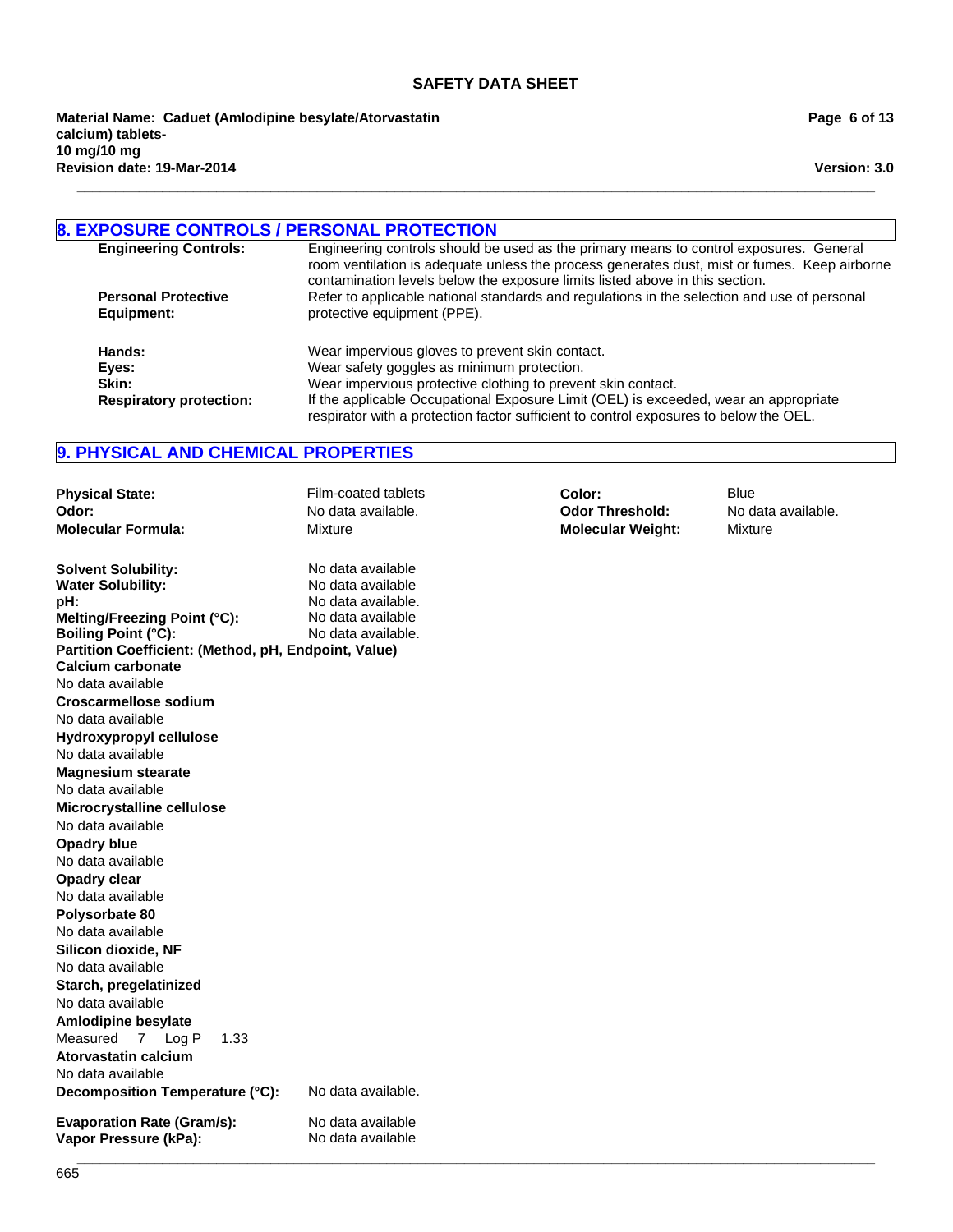**\_\_\_\_\_\_\_\_\_\_\_\_\_\_\_\_\_\_\_\_\_\_\_\_\_\_\_\_\_\_\_\_\_\_\_\_\_\_\_\_\_\_\_\_\_\_\_\_\_\_\_\_\_\_\_\_\_\_\_\_\_\_\_\_\_\_\_\_\_\_\_\_\_\_\_\_\_\_\_\_\_\_\_\_\_\_\_\_\_\_\_\_\_\_\_\_\_\_\_\_\_\_\_**

**Revision date: 19-Mar-2014 Material Name: Caduet (Amlodipine besylate/Atorvastatin calcium) tablets-10 mg/10 mg**

| Vapor Density (g/ml):    | No data available |
|--------------------------|-------------------|
| <b>Relative Density:</b> | No data available |
| Viscosity:               | No data available |

**Flammablity:**

Autoignition Temperature (Solid) (°C): No data available **Flammability (Solids):** No data available **Flash Point (Liquid) (°C):** No data available **Upper Explosive Limits (Liquid) (% by Vol.):** No data available **Lower Explosive Limits (Liquid) (% by Vol.):** No data available<br> **No data available**<br>
Will not occur **Polymerization:** 

## **10. STABILITY AND REACTIVITY**

**Reactivity:** No data available<br> **Chemical Stability:** Stable under norn Stable under normal conditions of use. **Possibility of Hazardous Reactions Oxidizing Properties:** No data available<br> **Conditions to Avoid:** Fine particles (sud **Conditions to Avoid:** Fine particles (such as dust and mists) may fuel fires/explosions.<br> **Incompatible Materials:** As a precautionary measure, keep away from strong oxidizers **Incompatible Materials:** As a precautionary measure, keep away from strong oxidizers **Hazardous Decomposition Products:** None known

## **11. TOXICOLOGICAL INFORMATION**

| <b>Information on Toxicological Effects</b><br><b>General Information:</b> | The information included in this section describes the potential hazards of the individual<br>ingredients.                                                                                                                                                                                                                                                                                                                                                                                                   |
|----------------------------------------------------------------------------|--------------------------------------------------------------------------------------------------------------------------------------------------------------------------------------------------------------------------------------------------------------------------------------------------------------------------------------------------------------------------------------------------------------------------------------------------------------------------------------------------------------|
| <b>Short Term:</b>                                                         | Can cause eye irritation; May be harmful if swallowed. (based on components).<br>Antihypertensive drug: has blood pressure-lowering properties                                                                                                                                                                                                                                                                                                                                                               |
| Long Term:<br><b>Known Clinical Effects:</b>                               | Repeat-dose studies in animals have shown a potential to cause adverse effects on liver.<br>Adverse effects associated with therapeutic use of amlodipine include headache, swelling,<br>dizziness, flushing, and palpitations. The most common adverse effects seen with the<br>therapeutic use of atorvastatin include constipation, flatulence, upset stomach, and abdominal<br>pain. Therapeutic use of atorvastatin has been associated with changes in liver function and<br>muscle aches or weakness. |

#### **Acute Toxicity: (Species, Route, End Point, Dose)**

#### **Calcium carbonate**

Rat Oral LD50 6450mg/kg

#### **Magnesium stearate**

Rat InhalationLC50 >2000 mg/m3 Rat Oral LD50 >2000mg/kg

#### **Microcrystalline cellulose**

Rat Oral LD50 >5000mg/kg RabbitDermal LD50 >2000 mg/kg

#### **Polysorbate 80**

**Version: 3.0**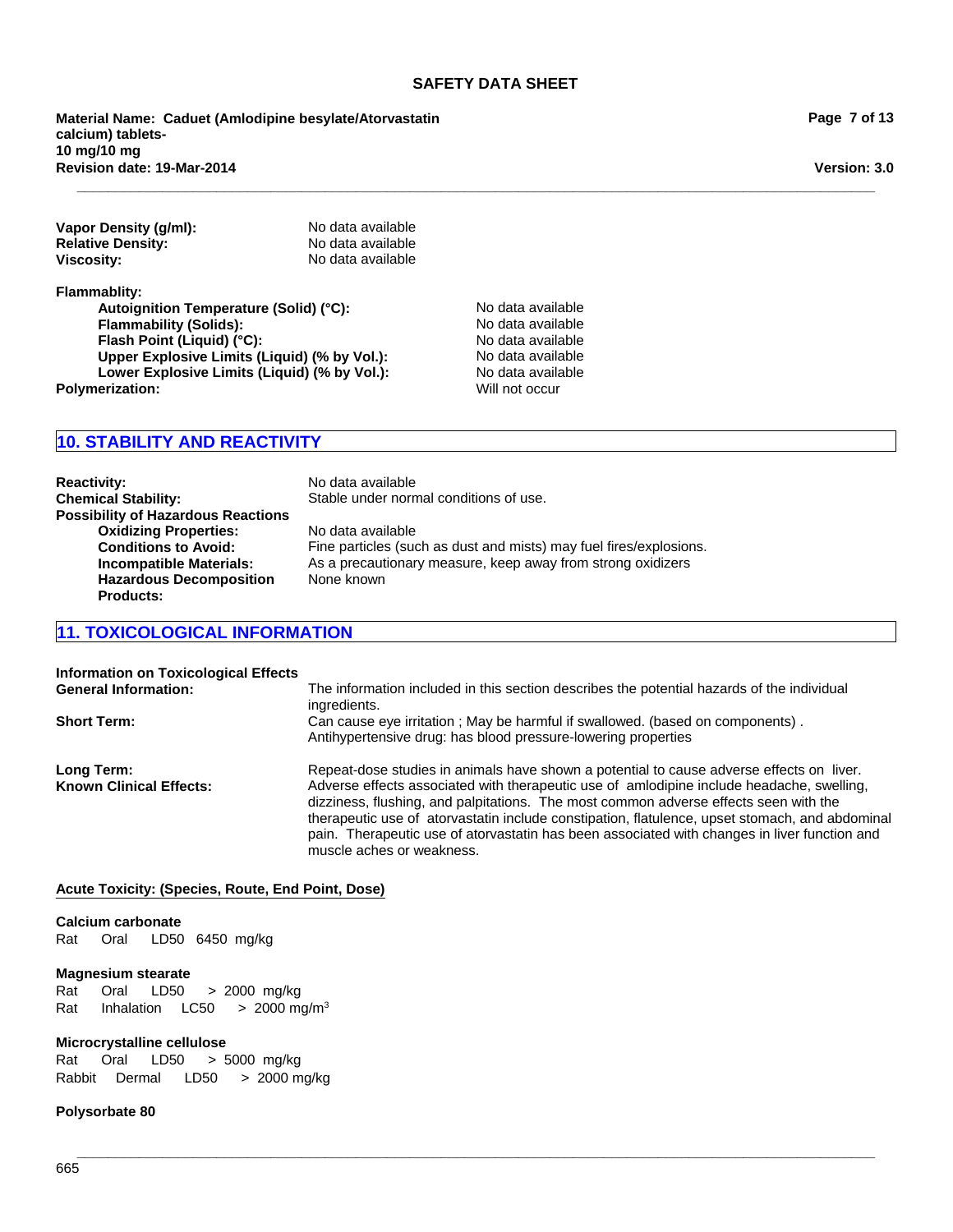**\_\_\_\_\_\_\_\_\_\_\_\_\_\_\_\_\_\_\_\_\_\_\_\_\_\_\_\_\_\_\_\_\_\_\_\_\_\_\_\_\_\_\_\_\_\_\_\_\_\_\_\_\_\_\_\_\_\_\_\_\_\_\_\_\_\_\_\_\_\_\_\_\_\_\_\_\_\_\_\_\_\_\_\_\_\_\_\_\_\_\_\_\_\_\_\_\_\_\_\_\_\_\_**

**Material Name: Caduet (Amlodipine besylate/Atorvastatin calcium) tablets-10 mg/10 mg Revision date: 19-Mar-2014**

**Page 8 of 13**

**Version: 3.0**

## **11. TOXICOLOGICAL INFORMATION**

Rat Oral LD50 25g/kg

#### **Amlodipine besylate**

Rat (M) Oral LD50 393mg/kg Rat (F) Oral LD50 686mg/kg

#### **Atorvastatin calcium**

**Acute Toxicity Comments:** A greater than symbol (>) indicates that the toxicity endpoint being tested was not achievable at the highest dose used in the test. Rat/Mouse Oral LD50 >5000mg/kg Rabbit Dermal LD50 >2000mg/kg

#### **Irritation / Sensitization: (Study Type, Species, Severity)**

#### **Microcrystalline cellulose**

Skin IrritationRabbitNon-irritating Eye IrritationRabbitNon-irritating

#### **Amlodipine besylate**

Eye IrritationRabbitSevere Skin IrritationRabbitNon-irritating Skin Sensitization - GPMTGuinea PigNegative

#### **Atorvastatin calcium**

Eye IrritationRabbitMild Skin Sensitization - BeuhlerGuinea PigNegative Skin IrritationRabbitNon-irritating

#### **Repeated Dose Toxicity: (Duration, Species, Route, Dose, End Point, Target Organ)**

#### **Amlodipine besylate**

3 Month(s)RatOral3mg/kg/dayNOAELAdrenal gland, Heart 1 Month(s)RatOral3.5mg/kg/dayLOELHeart 1 Year(s)RatOral2mg/kg/dayNOAELAdrenal gland, Heart

#### **Atorvastatin calcium**

104 Week(s)DogOral 10mg/kg/dayLOAELLiver 13 Week(s)MouseOral100mg/kg/dayLOAELLiver 52 Week(s)RatOral5mg/kg/dayNOAELLiver 13 Week(s)RatOral5 (male); 20 (female)mg/kg/dayNOAELLiver

#### **Reproduction & Developmental Toxicity: (Study Type, Species, Route, Dose, End Point, Effect(s))**

#### **Amlodipine besylate**

Fertility and Embryonic DevelopmentRatOral25mg/kg/dayNOAELNot teratogenic, Maternal toxicity Peri-/Postnatal DevelopmentRatOral4mg/kg/dayNOAELFetotoxicity, Fetal mortality Prenatal & Postnatal DevelopmentRatOral25mg/kg/dayNOAELNot Teratogenic Prenatal & Postnatal DevelopmentRabbitOral25mg/kg/dayNOAELNot Teratogenic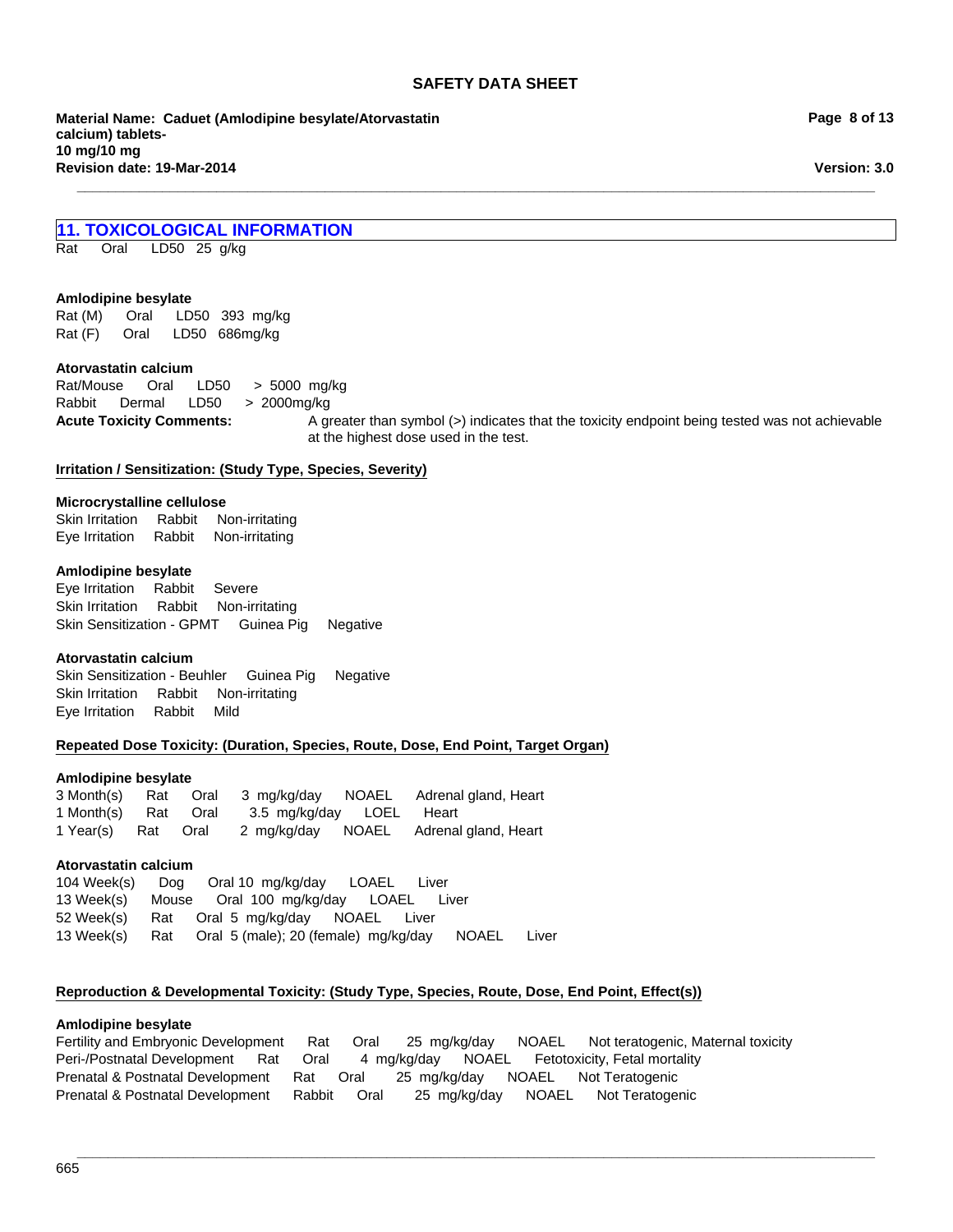**\_\_\_\_\_\_\_\_\_\_\_\_\_\_\_\_\_\_\_\_\_\_\_\_\_\_\_\_\_\_\_\_\_\_\_\_\_\_\_\_\_\_\_\_\_\_\_\_\_\_\_\_\_\_\_\_\_\_\_\_\_\_\_\_\_\_\_\_\_\_\_\_\_\_\_\_\_\_\_\_\_\_\_\_\_\_\_\_\_\_\_\_\_\_\_\_\_\_\_\_\_\_\_**

# **Page 9 of 13**

**Version: 3.0**

## **11. TOXICOLOGICAL INFORMATION**

#### **Atorvastatin calcium**

Fertility and Embryonic DevelopmentRatOral100mg/kg/dayNOAELNegative Embryo / Fetal DevelopmentRatOral100mg/kg/dayNOAELNot Teratogenic, Maternal Toxicity Embryo / Fetal DevelopmentRabbitOral10mg/kg/dayNOAELNot Teratogenic, Maternal Toxicity, Fetotoxicity Peri-/Postnatal DevelopmentRatOral20mg/kg/dayNOAELFetotoxicity Reproductive & FertilityRatOral 20mg/kg/dayNOAELNegative

#### **Genetic Toxicity: (Study Type, Cell Type/Organism, Result)**

#### **Amlodipine besylate**

*In Vivo* CytogeneticsMouse Bone MarrowNegative *In Vitro* Chromosome AberrationHuman LymphocytesNegative *In Vitro* Bacterial Mutagenicity (Ames)*Salmonella* , *E. coli* Negative

#### **Atorvastatin calcium**

**Mutagenicity AMIG AMIG AMIG AMIG AMIG AND ANIG AND AND AND AND AN** evidence of mutagenic activity in bacterial or mammalian cells in vitro, or clastogenic activity in vitro or in vivo. Atorvastatin showed No evidence of mutagenic or clastogenic activity in in vitro or in vivo tests. *In Vitro* Bacterial Mutagenicity (Ames)*Salmonella* , *E. coli* Negative *In Vivo* MicronucleusMouse Bone MarrowNegative

#### **Carcinogenicity: (Duration, Species, Route, Dose, End Point, Effect(s))**

#### **Amlodipine besylate**

24 Month(s)RatOral, in feed2.5mg/kg/dayNOAELNot carcinogenic, No effects at maximum dose 24 Month(s)MouseOral, in feed0.5mg/kg/dayNOAELNot carcinogenic

#### **Atorvastatin calcium**

104 Week(s)MouseOral200mg/kg/dayNOAELNot carcinogenic 104 Week(s)RatOral100mg/kg/dayNOAELNot carcinogenic

**Carcinogen Status:** None of the components of this formulation are listed as a carcinogen by IARC, NTP or OSHA.

### **12. ECOLOGICAL INFORMATION**

**Environmental Overview:** This formulation has not been tested as a whole, the following apply to component substance(s): Harmful effects to aquatic organisms could occur.

**\_\_\_\_\_\_\_\_\_\_\_\_\_\_\_\_\_\_\_\_\_\_\_\_\_\_\_\_\_\_\_\_\_\_\_\_\_\_\_\_\_\_\_\_\_\_\_\_\_\_\_\_\_\_\_\_\_\_\_\_\_\_\_\_\_\_\_\_\_\_\_\_\_\_\_\_\_\_\_\_\_\_\_\_\_\_\_\_\_\_\_\_\_\_\_\_\_\_\_\_\_\_\_**

**Toxicity:** No data available

#### **Aquatic Toxicity: (Species, Method, End Point, Duration, Result)**

#### **Amlodipine besylate**

*Daphnia magna* (Water Flea)OECDEC50 48Hours9.9mg/L *Oncorhynchus mykiss* (Rainbow Trout)OECDLC50 96Hours14mg/L Green algae OECDEbC50 72Hours0.28mg/L Green Algae OECDErC50 72Hours>0.91mg/L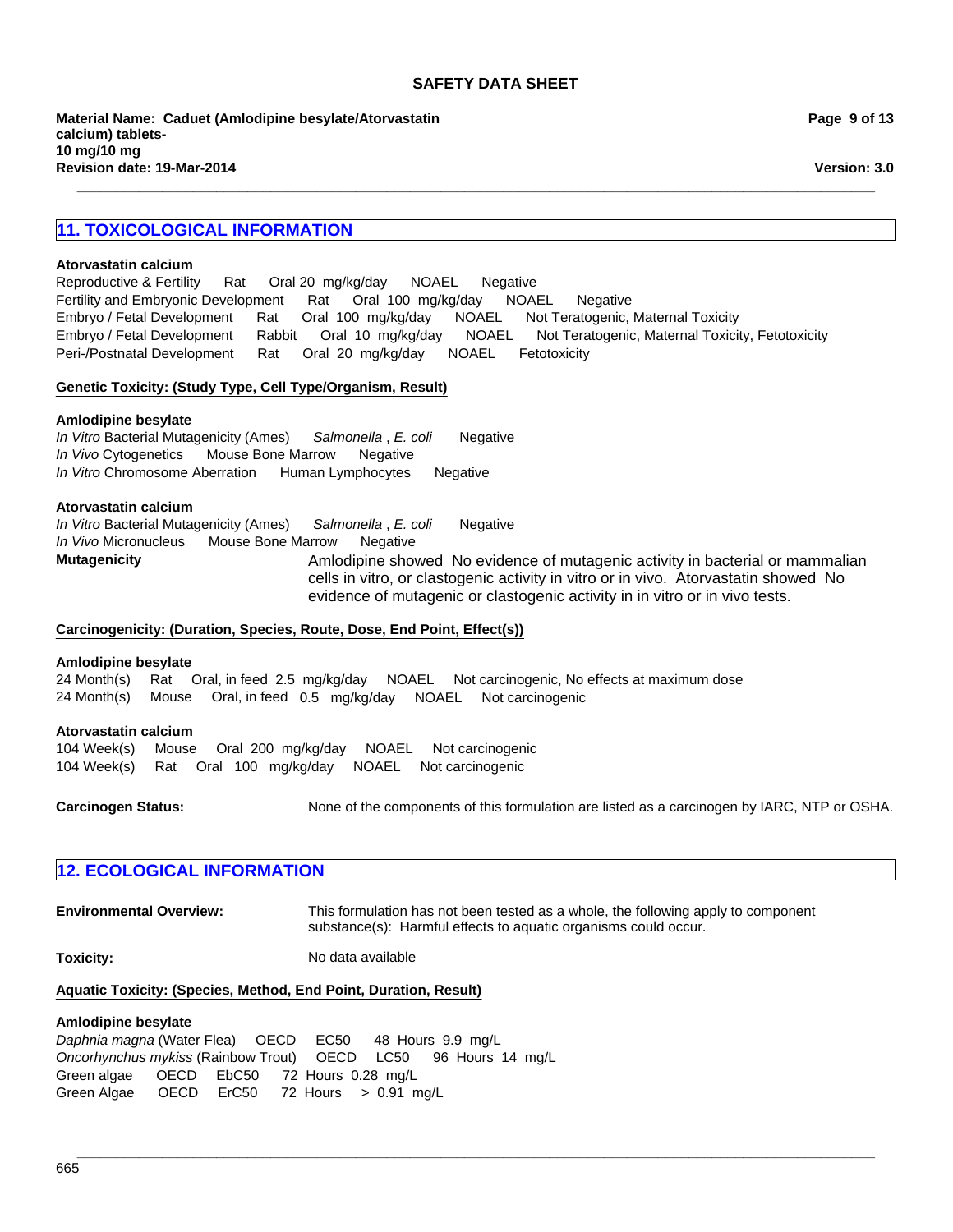**Material Name: Caduet (Amlodipine besylate/Atorvastatin calcium) tablets-10 mg/10 mg Revision date: 19-Mar-2014**

**Page 10 of 13**

**Version: 3.0**

## **Aquatic Toxicity Comments:** A greater than (>) symbol indicates that acute ecotoxicity was not observed at the maximum solubility. Since the substance is insoluble in aqueous solutions above this concentration, an acute ecotoxicity value (i.e. LC/EC50) is not achievable. **Bacterial Inhibition: (Inoculum, Method, End Point, Result)** *Pseudokirchneriella subcapitata* (Green Alga)OECDEbC50 72Hours75mg/L *Daphnia magna* (Water Flea)OECDNOEC21Days0.14mg/L **Atorvastatin calcium** *Pimephales promelas* (Fathead Minnow)OECDNOEC32Days0.45mg/L *Daphnia magna* (Water Flea)EC50 48Hours200mg/L **Amlodipine besylate** *Oncorhynchus mykiss* (Rainbow Trout)OECDLC50 96Hours>92mg/L *Nostoc sp.* (Freshwater Cyanobacteria) MIC20mg/L

**\_\_\_\_\_\_\_\_\_\_\_\_\_\_\_\_\_\_\_\_\_\_\_\_\_\_\_\_\_\_\_\_\_\_\_\_\_\_\_\_\_\_\_\_\_\_\_\_\_\_\_\_\_\_\_\_\_\_\_\_\_\_\_\_\_\_\_\_\_\_\_\_\_\_\_\_\_\_\_\_\_\_\_\_\_\_\_\_\_\_\_\_\_\_\_\_\_\_\_\_\_\_\_**

*Aspergillus Niger* MIC>100mg/L *Trichoderma viride* MIC>100mg/L *Clostridium perfingens* MIC>100mg/L *Bacillus subtilis* MIC80mg/L

#### **Atorvastatin calcium**

*Aspergillus niger* (Fungus) MIC> 1000mg/L *Trichoderma viride* (Fungus)MIC> 1000mg/L *Clostridium perfingens* (Bacterium)MIC100mg/L Activated sludgeOECDEC50 >1000mg/L

**Persistence and Degradability:** No data available

OECDActivated sludgeUltimate (CO2 Evolution)8.11% After28Day(s)Not Ready **Atorvastatin calcium** TADSoil (various)Ultimate (CO2 Evolution)<10% After28Day(s)Not Ready OECDActivated sludgeUltimate (CO2 Evolution)<10% After28Day(s)Not Ready **Atorvastatin calcium** OECD7Half-Life0.339Day(s) **Amlodipine besylate**

| Bio-accumulative Potential:<br>Amlodipine besylate |  |  | No data available |  |
|----------------------------------------------------|--|--|-------------------|--|
| Measured 7 Log P                                   |  |  | - 1.33            |  |

**Mobility in Soil:** No data available

## **13. DISPOSAL CONSIDERATIONS**

**Waste Treatment Methods:** Dispose of waste in accordance with all applicable laws and regulations. Member State specific and Community specific provisions must be considered. Considering the relevant known environmental and human health hazards of the material, review and implement appropriate technical and procedural waste water and waste disposal measures to prevent occupational exposure and environmental release. It is recommended that waste minimization be practiced. The best available technology should be utilized to prevent environmental releases. This may include destructive techniques for waste and wastewater.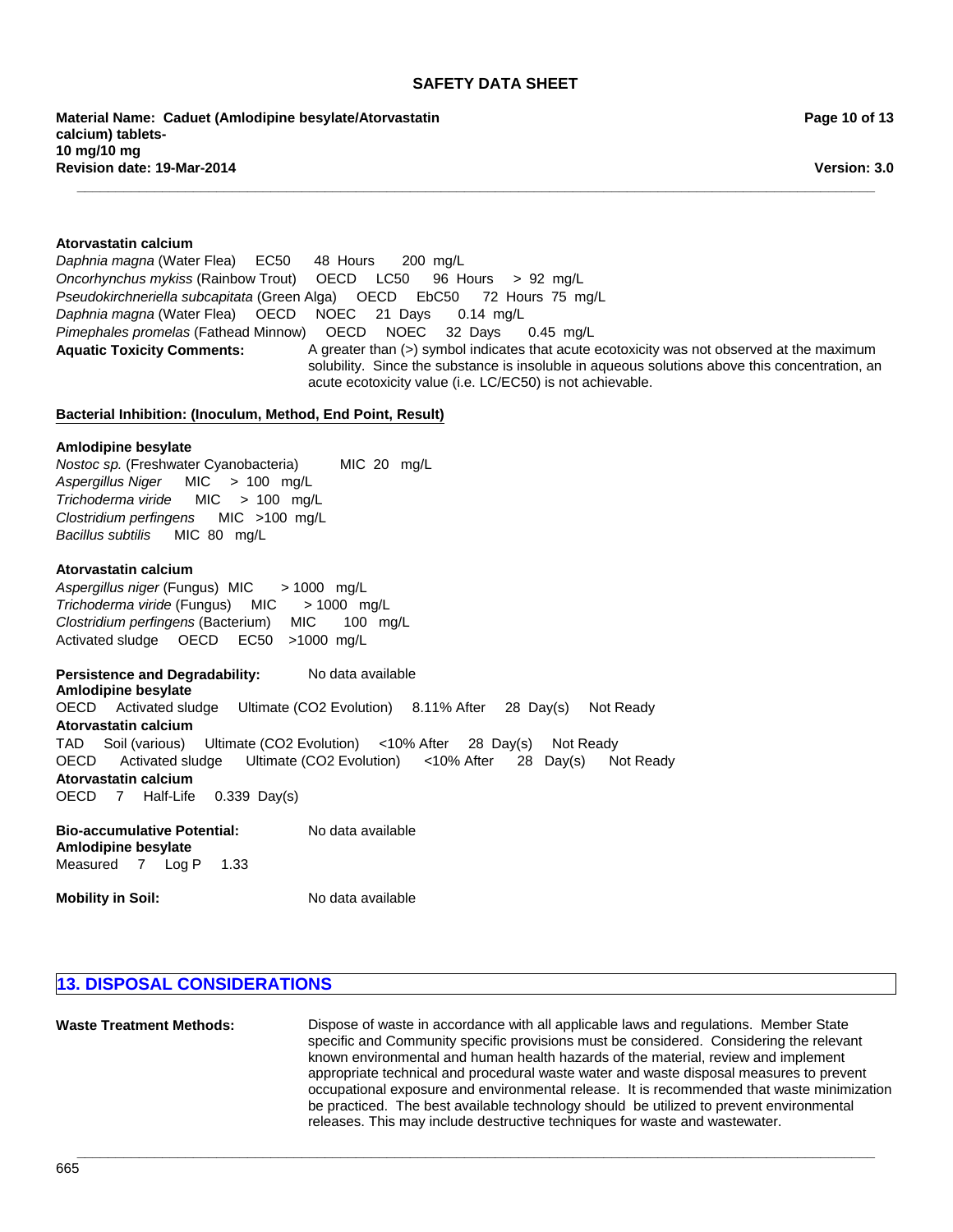**\_\_\_\_\_\_\_\_\_\_\_\_\_\_\_\_\_\_\_\_\_\_\_\_\_\_\_\_\_\_\_\_\_\_\_\_\_\_\_\_\_\_\_\_\_\_\_\_\_\_\_\_\_\_\_\_\_\_\_\_\_\_\_\_\_\_\_\_\_\_\_\_\_\_\_\_\_\_\_\_\_\_\_\_\_\_\_\_\_\_\_\_\_\_\_\_\_\_\_\_\_\_\_**

**Revision date: 19-Mar-2014 Material Name: Caduet (Amlodipine besylate/Atorvastatin calcium) tablets-10 mg/10 mg**

## **14. TRANSPORT INFORMATION**

#### **The following refers to all modes of transportation unless specified below.**

Not regulated for transport under USDOT, EUADR, IATA, or IMDG regulations.

## **15. REGULATORY INFORMATION**

**Safety, Health and Environmental Regulations/Legislation Specific for the Substance or Mixture**

**Canada - WHMIS: Classifications WHMIS hazard class:** Class D, Division 2, Subdivision B



| <b>Amlodipine besylate</b>                  |                   |
|---------------------------------------------|-------------------|
| <b>CERCLA/SARA 313 Emission reporting</b>   | Not Listed        |
| <b>California Proposition 65</b>            | Not Listed        |
| <b>EU EINECS/ELINCS List</b>                | Not Listed        |
| Atorvastatin calcium                        |                   |
| <b>CERCLA/SARA 313 Emission reporting</b>   | Not Listed        |
| <b>California Proposition 65</b>            | Not Listed        |
| <b>EU EINECS/ELINCS List</b>                | Not Listed        |
| Calcium carbonate                           |                   |
| <b>CERCLA/SARA 313 Emission reporting</b>   | <b>Not Listed</b> |
| <b>California Proposition 65</b>            | Not Listed        |
| Inventory - United States TSCA - Sect. 8(b) | Present           |
| <b>Australia (AICS):</b>                    | Present           |
| <b>EU EINECS/ELINCS List</b>                | 207-439-9         |
| Croscarmellose sodium                       |                   |
| <b>CERCLA/SARA 313 Emission reporting</b>   | Not Listed        |
| <b>California Proposition 65</b>            | Not Listed        |
| <b>Australia (AICS):</b>                    | Present           |
| <b>EU EINECS/ELINCS List</b>                | Not Listed        |
|                                             |                   |

**Page 11 of 13**

**Version: 3.0**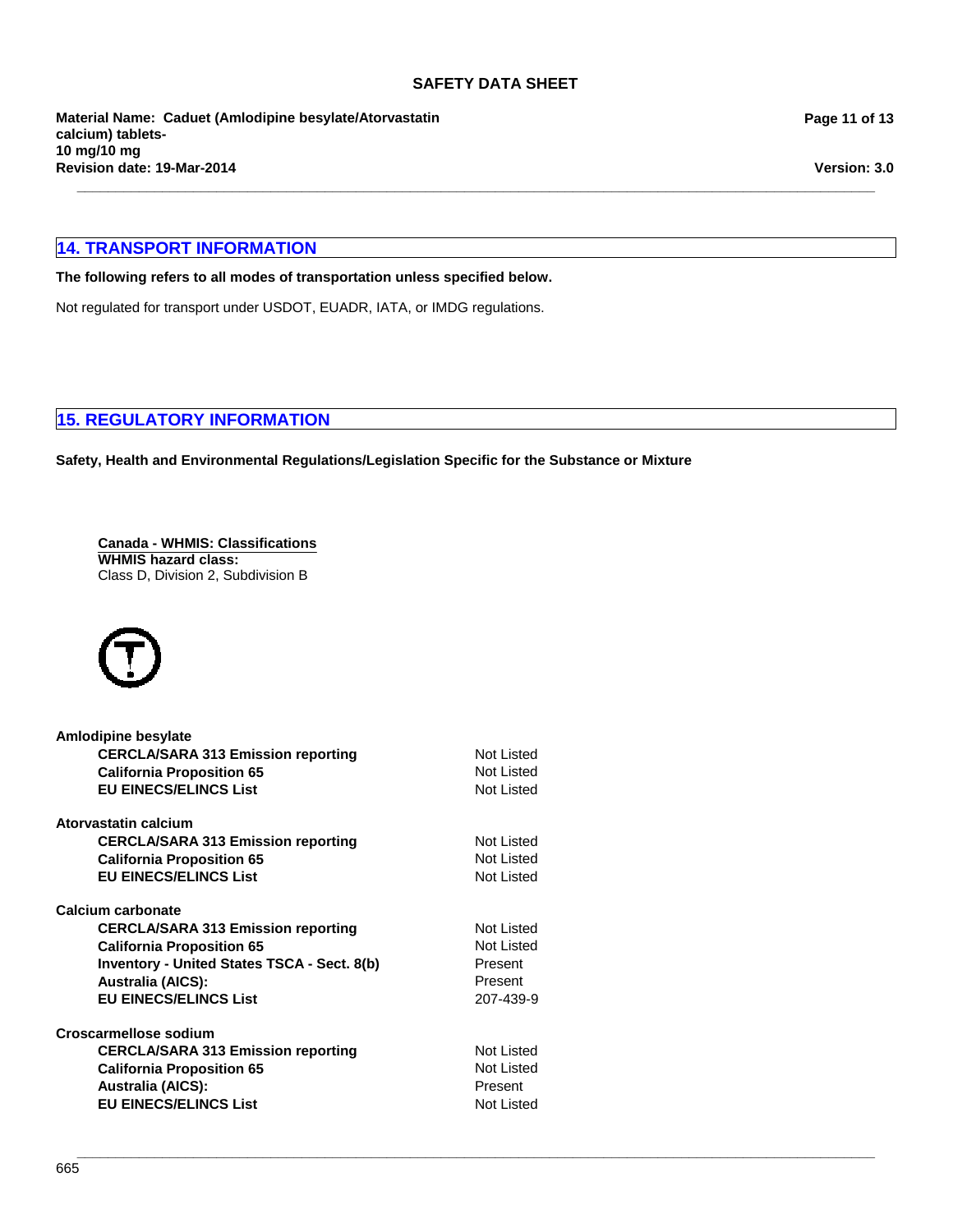**\_\_\_\_\_\_\_\_\_\_\_\_\_\_\_\_\_\_\_\_\_\_\_\_\_\_\_\_\_\_\_\_\_\_\_\_\_\_\_\_\_\_\_\_\_\_\_\_\_\_\_\_\_\_\_\_\_\_\_\_\_\_\_\_\_\_\_\_\_\_\_\_\_\_\_\_\_\_\_\_\_\_\_\_\_\_\_\_\_\_\_\_\_\_\_\_\_\_\_\_\_\_\_**

**Revision date: 19-Mar-2014 Material Name: Caduet (Amlodipine besylate/Atorvastatin calcium) tablets-10 mg/10 mg**

## **15. REGULATORY INFORMATION**

| Hydroxypropyl cellulose                             |                                       |
|-----------------------------------------------------|---------------------------------------|
| <b>CERCLA/SARA 313 Emission reporting</b>           | Not Listed                            |
| <b>California Proposition 65</b>                    | Not Listed                            |
| Inventory - United States TSCA - Sect. 8(b)         | Present                               |
| <b>Australia (AICS):</b>                            | Present                               |
| <b>EU EINECS/ELINCS List</b>                        | <b>Not Listed</b>                     |
|                                                     |                                       |
| <b>Magnesium stearate</b>                           |                                       |
| <b>CERCLA/SARA 313 Emission reporting</b>           | Not Listed                            |
| <b>California Proposition 65</b>                    | Not Listed                            |
| Inventory - United States TSCA - Sect. 8(b)         | Present                               |
| <b>Australia (AICS):</b>                            | Present                               |
| <b>EU EINECS/ELINCS List</b>                        | 209-150-3                             |
|                                                     |                                       |
| Microcrystalline cellulose                          |                                       |
| <b>CERCLA/SARA 313 Emission reporting</b>           | Not Listed                            |
| <b>California Proposition 65</b>                    | carcinogen initial date 12/18/09      |
| Inventory - United States TSCA - Sect. 8(b)         | Present                               |
| <b>Australia (AICS):</b>                            | Present                               |
| <b>REACH - Annex XVII - Restrictions on Certain</b> | Use restricted. See item 9[f]. powder |
| <b>Dangerous Substances:</b>                        |                                       |
| <b>EU EINECS/ELINCS List</b>                        | 232-674-9                             |
| <b>Opadry blue</b>                                  |                                       |
| <b>CERCLA/SARA 313 Emission reporting</b>           | Not Listed                            |
| <b>California Proposition 65</b>                    | <b>Not Listed</b>                     |
| <b>EU EINECS/ELINCS List</b>                        | Not Listed                            |
|                                                     |                                       |
| Opadry clear                                        |                                       |
| <b>CERCLA/SARA 313 Emission reporting</b>           | Not Listed                            |
| <b>California Proposition 65</b>                    | Not Listed                            |
| <b>EU EINECS/ELINCS List</b>                        | <b>Not Listed</b>                     |
|                                                     |                                       |
| Silicon dioxide, NF                                 |                                       |
| <b>CERCLA/SARA 313 Emission reporting</b>           | Not Listed                            |
| <b>California Proposition 65</b>                    | <b>Not Listed</b>                     |
| Inventory - United States TSCA - Sect. 8(b)         | Present                               |
| <b>Australia (AICS):</b>                            | Present                               |
| <b>EU EINECS/ELINCS List</b>                        | 231-545-4                             |
|                                                     |                                       |
| Starch, pregelatinized                              |                                       |
| <b>CERCLA/SARA 313 Emission reporting</b>           | Not Listed                            |
| <b>California Proposition 65</b>                    | Not Listed                            |
| <b>Inventory - United States TSCA - Sect. 8(b)</b>  | Present                               |
| <b>Australia (AICS):</b>                            | Present                               |
| <b>REACH - Annex IV - Exemptions from the</b>       | Present                               |
| obligations of Register:                            |                                       |
| <b>EU EINECS/ELINCS List</b>                        | 232-679-6                             |

**\_\_\_\_\_\_\_\_\_\_\_\_\_\_\_\_\_\_\_\_\_\_\_\_\_\_\_\_\_\_\_\_\_\_\_\_\_\_\_\_\_\_\_\_\_\_\_\_\_\_\_\_\_\_\_\_\_\_\_\_\_\_\_\_\_\_\_\_\_\_\_\_\_\_\_\_\_\_\_\_\_\_\_\_\_\_\_\_\_\_\_\_\_\_\_\_\_\_\_\_\_\_\_**

**Polysorbate 80**

**Version: 3.0**

**Page 12 of 13**